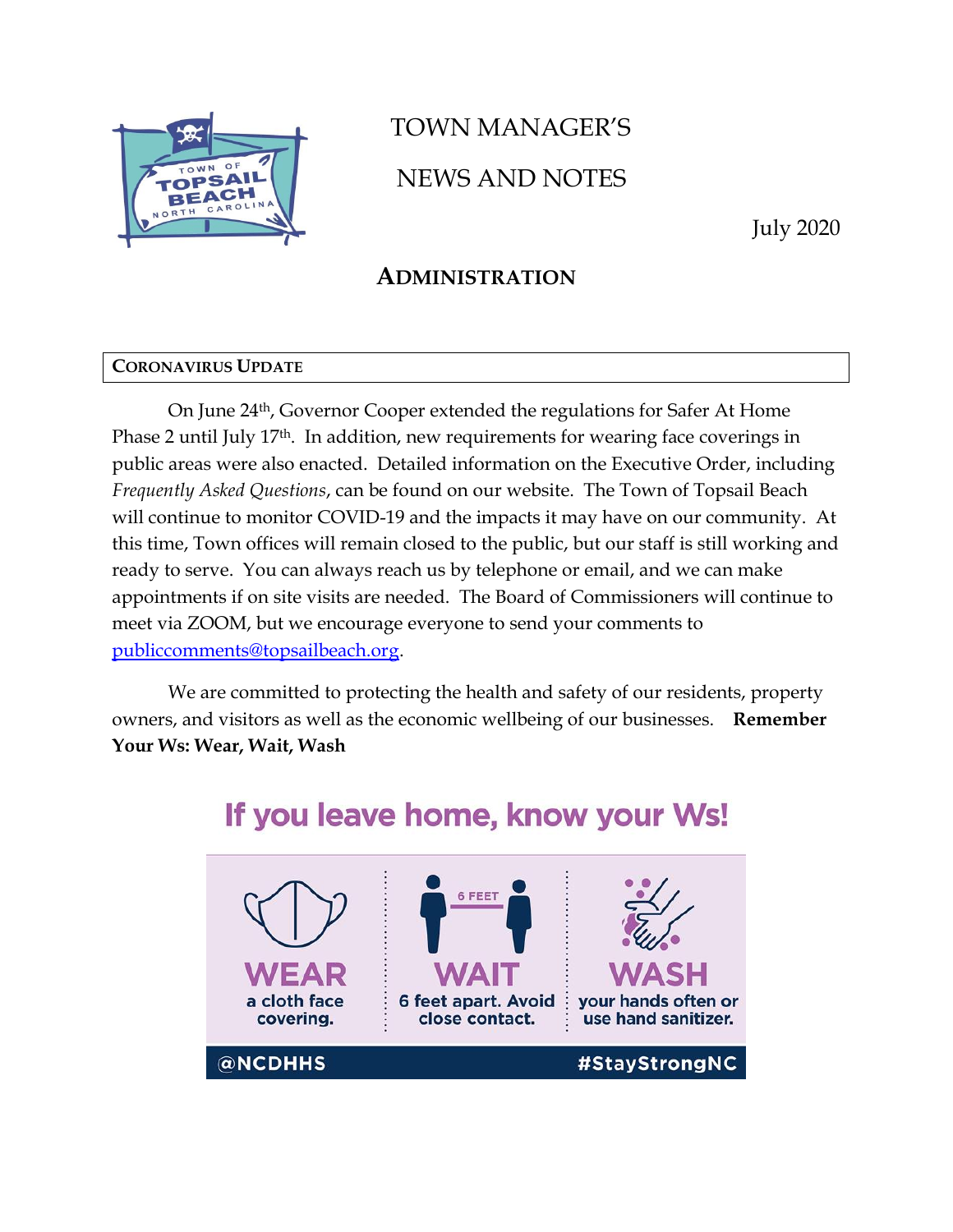### **HURRICANE PREPAREDNESS**

Last month we highlighted what you should include in your *Hurricane Emergency Kit*. It is also important to have a plan for when a disaster may hit. Try the website <https://www.ready.gov/> for a great resource to help you and your family prepare. Some highlights include:

## ✓ **Put a plan together by discussing the questions below with your family, friends or household to start your emergency plan.**

- 1. How will I receive [emergency alerts and warnings?](http://www.ready.gov/alerts)
- 2. What is my [shelter](http://www.ready.gov/shelter) plan?
- 3. What is my [evacuation](http://www.ready.gov/evacuation) route?
- 4. What is my [family/household communication plan?](https://www.ready.gov/sites/default/files/2020-03/create-your-family-emergency-communication-plan.pdf)
- 5. Do I need to update my [emergency preparedness kit?](https://www.ready.gov/kit)
- 6. Check with the [Centers for Disease Control \(CDC\)](https://www.cdc.gov/coronavirus/2019-ncov/index.html) and update my emergency plans due to Coronavirus.
	- o Get cloth face coverings (for everyone over 2 years old), disinfectants, and check my sheltering plan.
- ✓ **Consider specific needs in your household.**

As you prepare your plan tailor your plans and supplies to your specific daily living needs and responsibilities. Discuss your needs and responsibilities and how people in the network can assist each other with communication, care of children, business, pets or specific needs like operating medical equipment. Create your own personal network for specific areas where you need assistance.

- ✓ **Download and fill out a family emergency plan or use it as a guide to create your own.**
- [Emergency Plan for Parents](https://www.ready.gov/sites/default/files/2020-03/create-your-family-emergency-communication-plan.pdf) (PDF)
- ✓ **Practice your plan with your family/household.**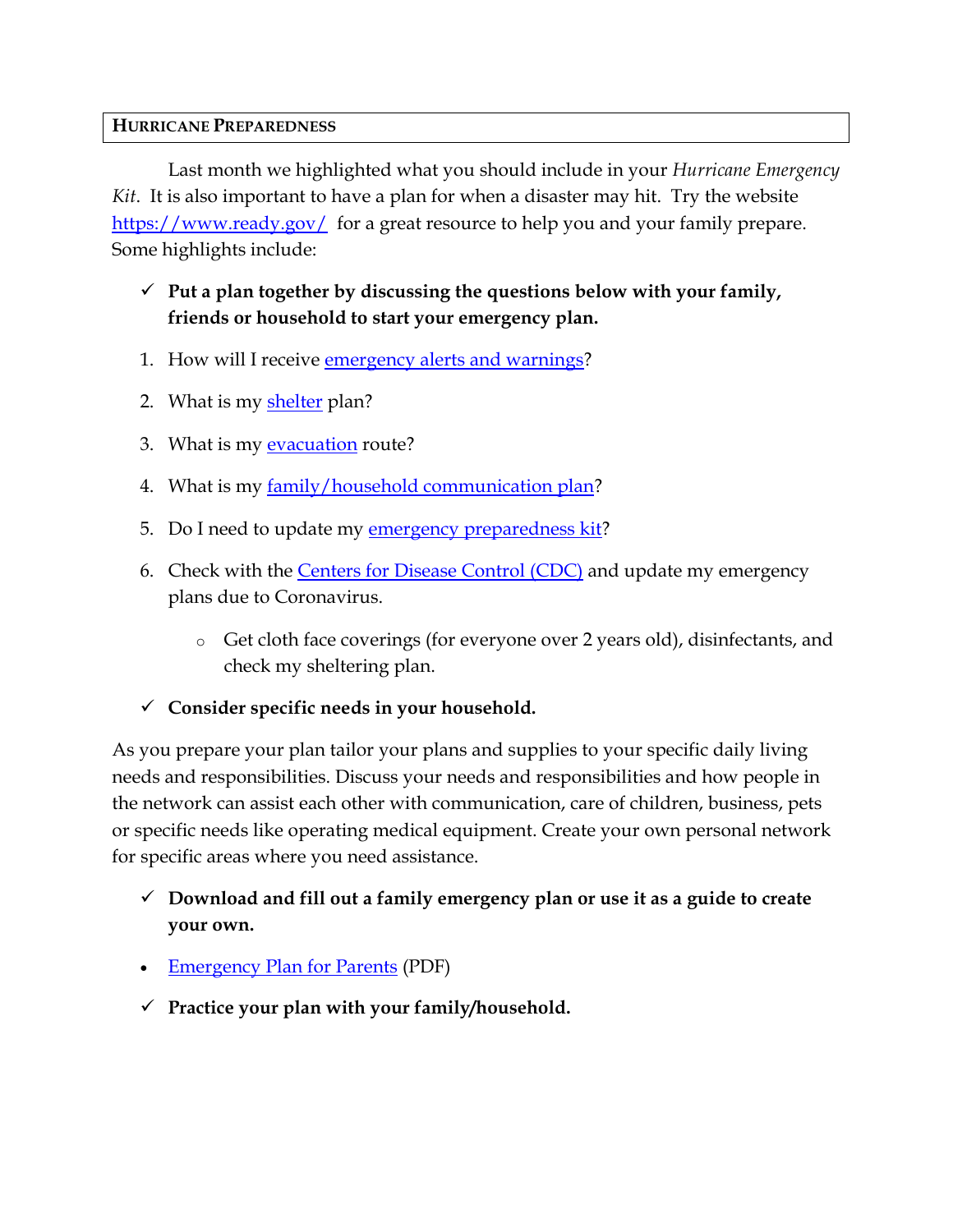### **BEACH SAFETY**

July means beach Sun and Fun! But remember with sun can come sunburn…or worse. Topsail Beach wants you to enjoy every bit of your time here, so remember a few helpful hints to PROTECT ALL THE SKIN YOU'RE IN!

**RUB IT ON!** Remember to bring sunscreen everywhere, not just to the pool or beach. Many burns occur when outdoor activities last longer than expected. Use a sunscreen with a sun protection factor (SPF) of at least 15, generously apply it 30 minutes before going outdoors and



reapply it frequently throughout the day, especially after swimming or exercise. For people who don't like lotions, there are other varieties: creams, gels, wipes, and sprays

**USE YOUR HEAD!** Not all sun protection comes in a bottle. So it's smart to use your head when you're out in the sun. Up to 80 percent of skin cancers occur on the head and neck, so a wide-brimmed hat is a great way to shade your face, ears, scalp, and neck from the sun's rays. A hat with a four-inch brim provides the most protection. If you choose a baseball cap, also use a sunscreen with an SPF of at least 15 to protect your exposed ears and neck.

**SHIELD YOUR SKIN!** When you're enjoying your favorite outdoor activities, it's important to shield your skin. A shirt, beach cover-up, or pants with a tight weave are all good choices for cover. Keep in mind, however, that a typical T-shirt usually has an SPF that is much lower than the recommended SPF 15. So add some shade or sunscreen — especially if your clothes don't completely cover your skin.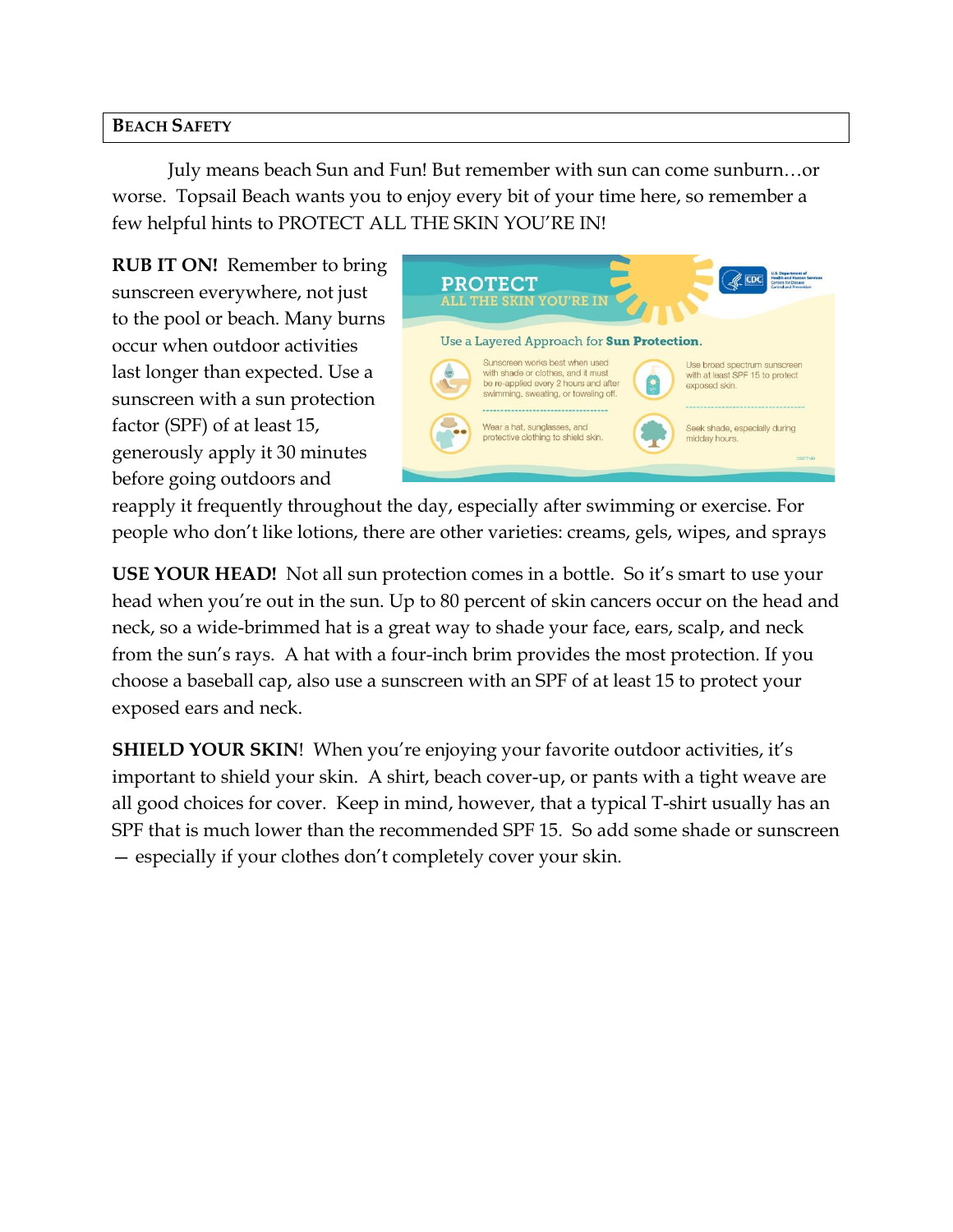

**GRAB YOUR SHADES**! Grabbing a pair of shades is more than cool, it's also the best way to protect your eyes from harmful UV rays. Sunglasses protect the tender skin around the eyes and reduce the risk of developing cataracts. For maximum protection, look for sunglasses that block both UVA and UVB rays. And try wrap-around lenses, which keep UV rays from sneaking in at the sides.

For more ways to protect yourself and your loved ones, visit [https://www.cdc.gov/cancer/skin/basic\\_info/sun](https://www.cdc.gov/cancer/skin/basic_info/sun-safety.htm)[safety.htm](https://www.cdc.gov/cancer/skin/basic_info/sun-safety.htm)

#### **LIVING SHORELINE PROJECT**

The Town is excited to have our Living Shoreline/Storm Water Protection Project underway. The Town has contracted with the North Carolina Coastal Federation and LDSI Engineering to help identify, design, and develop a feasibility plan to address concerns along the sound side of our island community. Living shorelines are a suite of measures used to protect tidal shores from erosion. Unlike traditional techniques such as jetties, groins, and bulkheads, living shorelines use natural elements like oyster shells and/or native marsh grasses. These natural elements are often combined with structural elements, re-grading of the bank, and upland/riparian plantings. These natural elements work to stabilize the shore, protect uplands and coastal resources from flood and storm damages and provide critical habitat at the same time. Other materials used in living shorelines may include wood/vinyl, limestone, granite or other stone, bagged oyster shells, pre-cast structures, constructed oyster domes, etc. Protecting and/or restoring coastal marshes and riparian buffers are integral to the design and effectiveness of living shoreline projects.



Living shorelines offer many benefits, including:

- Providing food and shelter for many creatures
- Serving as critical nurseries for important marine species
- Filtering pollutants from stormwater runoff, the top source of pollution along the coast
- Protecting the land from wave energy and storm surges
- Providing aesthetic value, enhanced views, and a sense of place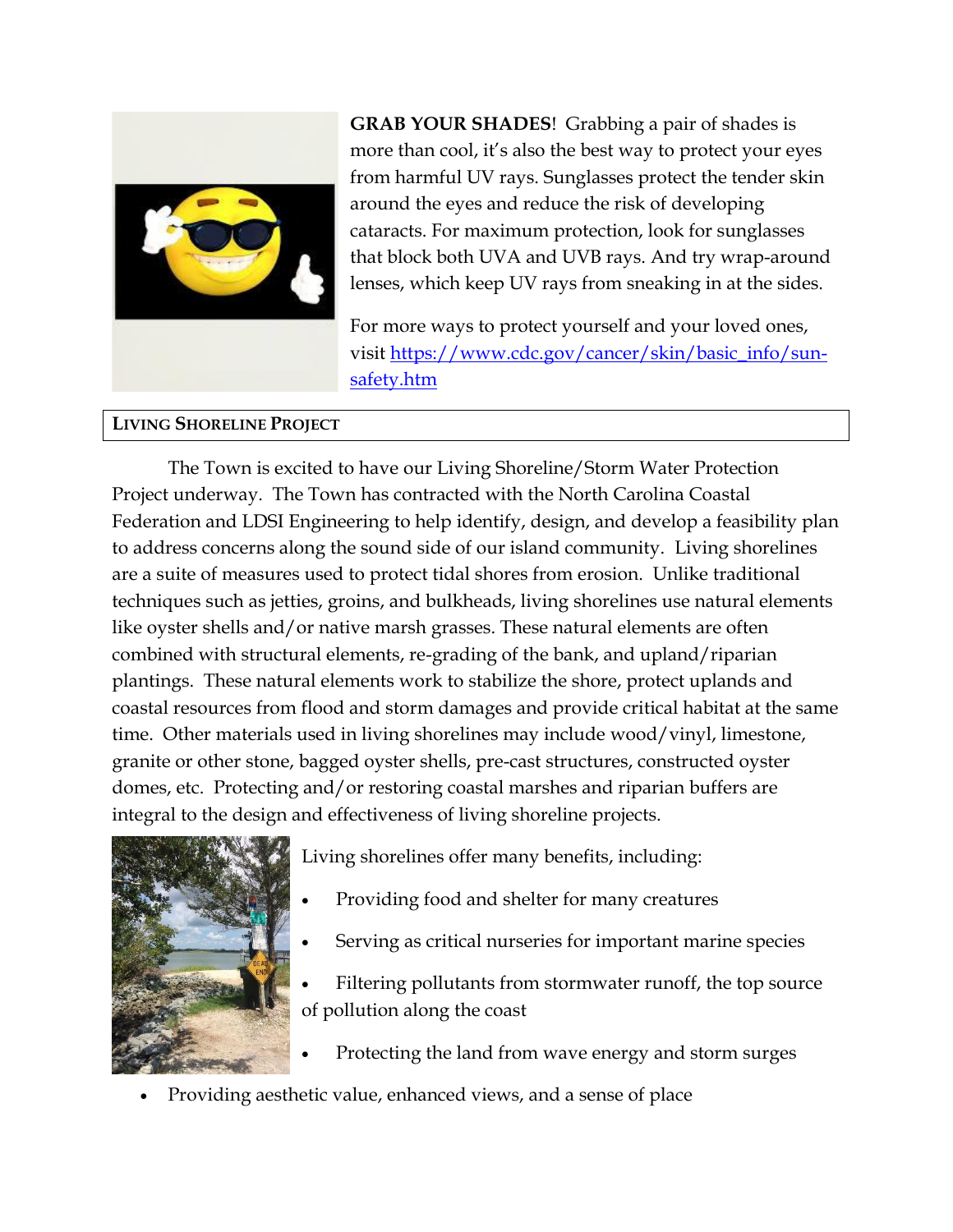While the project includes the potential for living shorelines at four locations; Haywood Avenue, Rocky Mount Avenue, Nixon Avenue, and Sidbury Avenue, it also includes storm water mitigation efforts. LDSI will assist the Town in identify potential projects where street and area flooding occur frequently including Carolina Boulevard, South Anderson Boulevard, and several other sites.



## **POLICE**

## **ACTIVITY LOG EVENT SUMMARY JUNE 2020**

| <b>ARREST MADE</b>                | 7            | <b>ASSIST TO FIRE/RESCUE</b>       | 1                |
|-----------------------------------|--------------|------------------------------------|------------------|
| <b>ALARM CALL</b>                 | $\mathbf{2}$ | <b>CALL FOR SERVICE</b>            | 52               |
| <b>BEACH PATROL</b>               |              | <b>BEACH WHEELCHAIR</b>            | $\boldsymbol{0}$ |
| <b>CIVIL CITATION</b>             | 16           | <b>BOAT RELATED CALL</b>           | 1                |
| <b>DEATH</b>                      | $\mathbf{0}$ | <b>DISTURBANCE CALL</b>            | 5                |
| <b>DOG RELATED CALL</b>           | 6            | <b>LARCENY REPORT</b>              | 1                |
| <b>MESSAGE DELIVERED</b>          | 1            | <b>MISSING PERSON</b>              |                  |
| <b>OPEN DOOR FOUND</b>            |              | PARKING COMPLAINT                  | 18               |
| <b>SCHOOL ATTENDED</b>            | $\bf{0}$     | <b>SECURITY/BUSINESS CHECK</b>     | 154              |
| <b>SPECIAL WORK</b>               | 50           | <b>STATE CITATION ISSUED</b>       | 52               |
| <b>SUSPICIOUS PERSON</b>          | 5            | <b>SUSPICIOUS/UNLOCKED VEHICLE</b> | 19               |
| <b>TRAFFIC ACCIDENT</b>           | 3            | <b>TRESPASS CALL</b>               |                  |
| <b>TOPSAIL ASSISTED SURF CITY</b> |              | <b>WARNING CITATION ISSUED</b>     | 75               |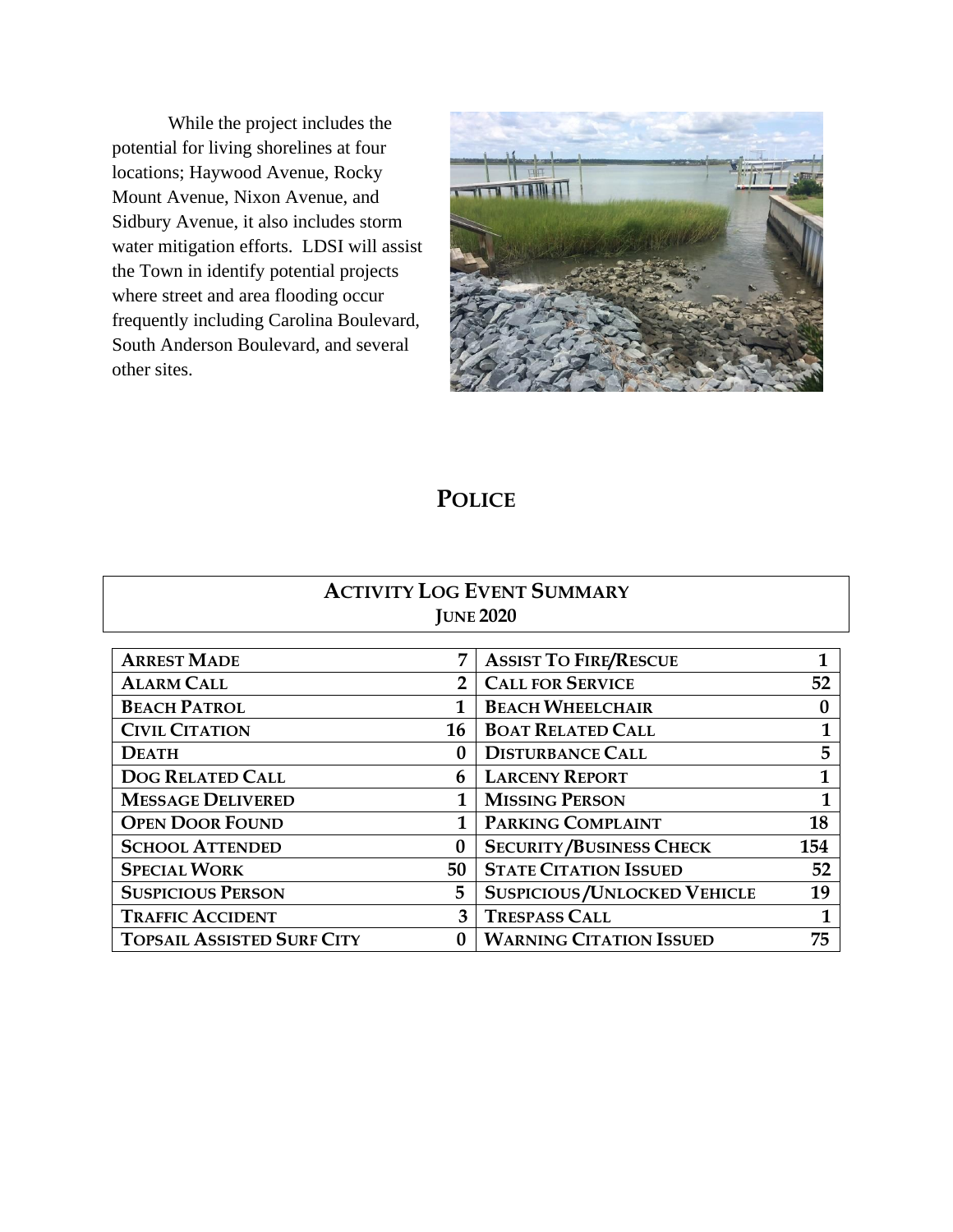## **PUBLIC WORKS**

#### **WATER USAGE**

Below is a look at the average daily water usage for June 2020, and a comparison of the data to 2019. This June the distribution for the water system was a total of 10,393,280 gallons of water for an average of 335,267 gallons a day, slightly more than June 2019 (332,320).

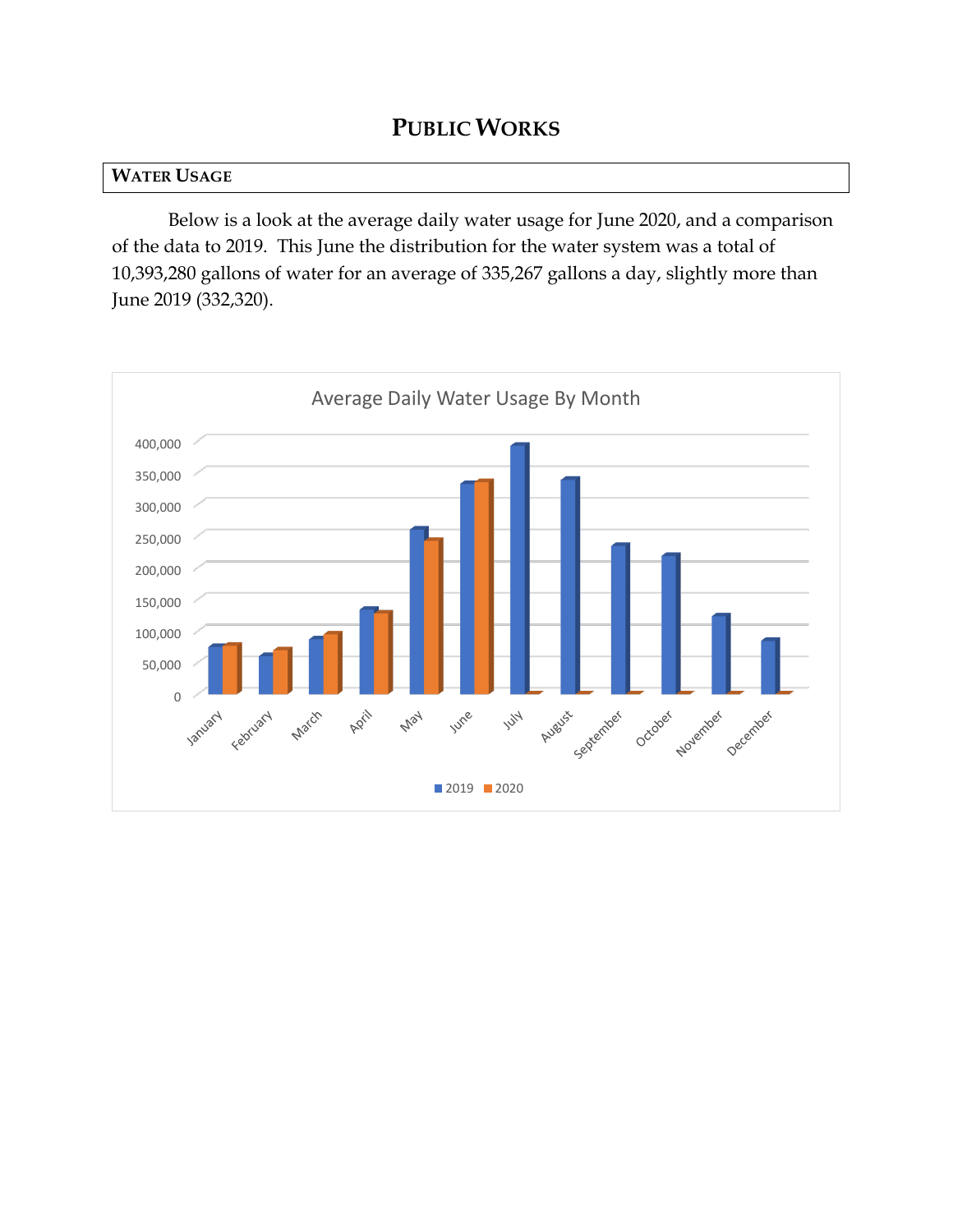## **COMMUNITY DEVELOPMENT**

## **PLANNING AND ZONING**

## **PLANNING AND ZONING**

The Planning Board met on July 1, 2020 with the following actions taken:

- 1. Continued discussion of the regulation of damaged tarps on rooftops
- 2. Began discussion of establishing rules of procedure for the Planning Board and directed Town Planner to prepare a proposed draft.
- 3. Rescheduled the Planning Board Training workshop for July 22, 2020, beginning at 2:00 p.m. prior to the regular Planning Board meeting.

## **PARKS AND RECREATION**

The Parks and Recreation Advisory Board met on July 1, 2020 with the following actions taken:

- 1. Held joint meeting with the Citizen Advisory Committee to discuss the field survey conducted June 19, 2020 for the purpose of viewing mark examples of the proposed multipurpose pathways along both North and South Anderson Boulevard to create visual information to assist in prioritizing options. The Board and public are encouraged to visit the marked sites.
- 2. Motion to recommend the multi-purpose path option (5 foot grass strip with 8 foot paved pathway) from the Walk/Bike plan and to retain an engineering firm to prepare the plans and cost



estimates to begin south of the Town Hall at Crews Avenue to Trout Avenue along the east side of South Anderson Blvd.

3. Discussion of the status of the repair to the pickleball courts, shrubbery trimming and sprinkler head location in the Town Center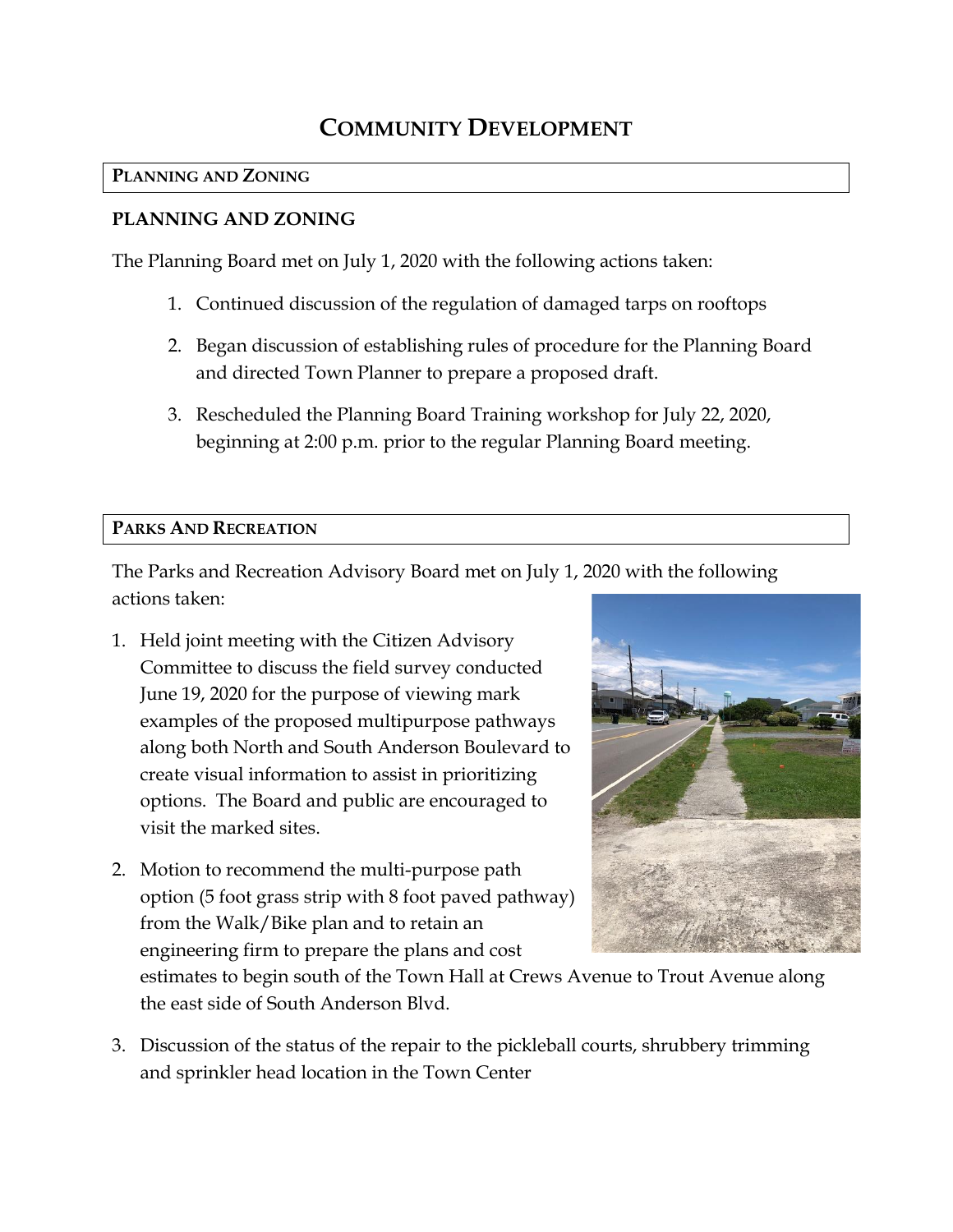#### **BUILDING PERMIT SUMMARY**

A total of 44 permits were issued at a valuation of \$2,003,244.00 with three new construction and four substantial improvement/repair. Meter Base change outs and HVAC repairs remain the largest percentage of the permits. We are now steadily experiencing an increase in review/discussions related to remodel and new construction activity and anticipate permit valuations and fee revenues to continue increase over July and August.

| PERMIT DESCRIPTION         | <b>NUMBER</b>  | <b>VALUATION</b> | <b>PERMIT FEE</b> |
|----------------------------|----------------|------------------|-------------------|
| Docks/Decks/Seawalls/ACC   | $\overline{4}$ | \$48,720.00      | \$455.00          |
| <b>Electrical Repair</b>   | 11             | \$17,150.00      | \$605.00          |
| Gas Piping                 |                | \$1,500.00       | \$55.00           |
| Land Disturbance           | 1              | \$2,000.00       | \$30.00           |
| <b>Mechanical Repairs</b>  | 13             | \$84,339.00      | \$715.00          |
| Res. Alteration/Addition   |                | \$150,000.00     | \$880.00          |
| Misc. Building Repair      | $\overline{2}$ | \$115,000.00     | \$820.00          |
| Roofing Permit             |                | \$45,712.00      | \$165.00          |
| Res. Single Family (New)   | 3              | \$1,519,323      | \$13,083.60       |
| Res. Storage Building      |                | \$2,500.00       | \$30.00           |
| Shed                       |                | \$2,500.00       | \$30.00           |
| <b>Zoning for Driveway</b> | 5              | \$14,500.00      | \$150.00          |
|                            | 44             | \$2,003,244      | \$17,018.60       |

## **JUNE 2020 BUILDING PERMITS**

#### **CENSUS 2020**

According to the Census Bureau website, the Topsail Beach response rate is 17.0%.

You Can Still Respond…. And we NEED you to respond. Census results will play a major role in planning and funding for the next decade and we do not want to be left behind!

If you haven't already, please go to [https://2020census.gov/en/ways-to-respond.html.](https://2020census.gov/en/ways-to-respond.html) It's easy and quick…and IMPORTANT!